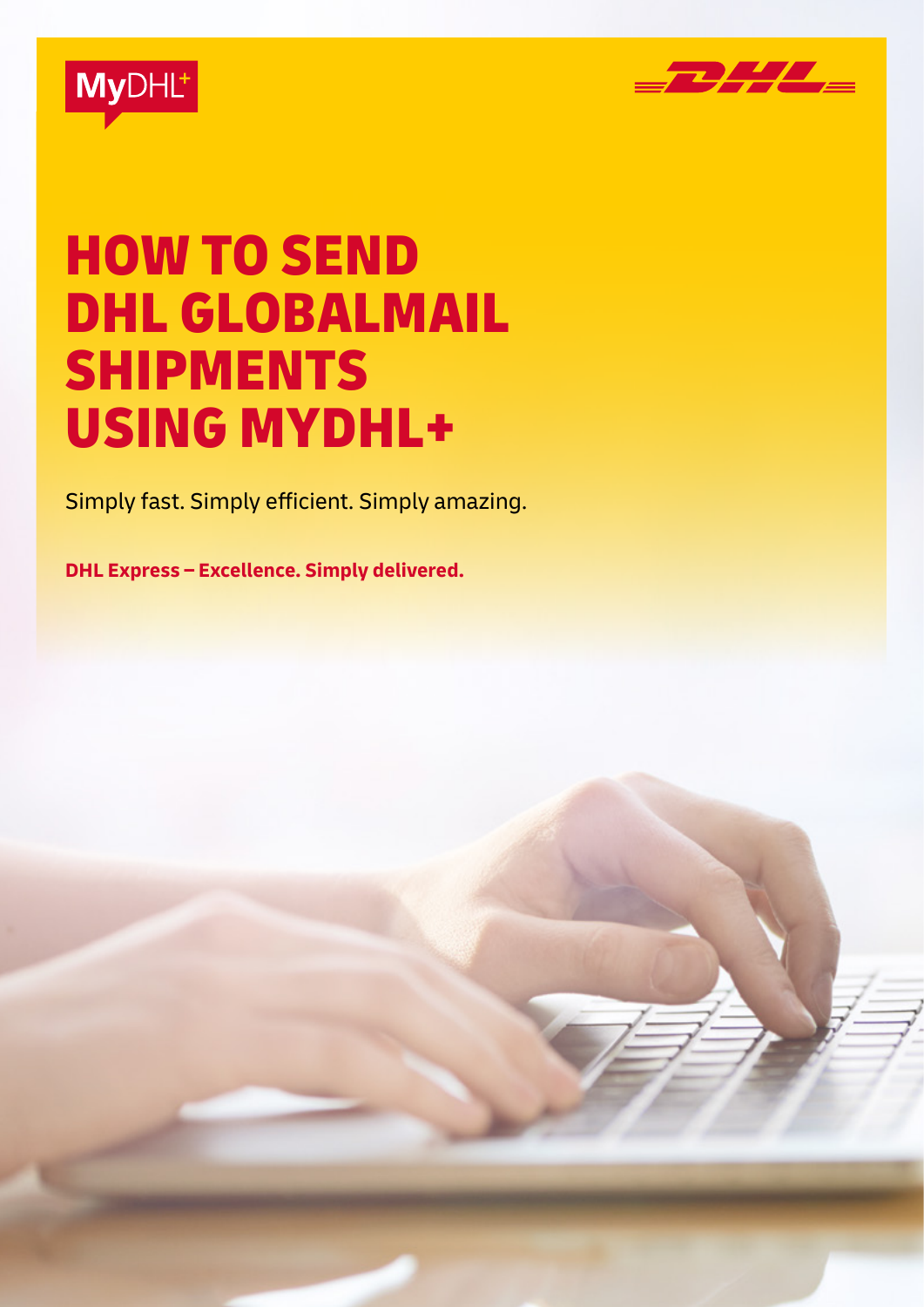## SENDING GLOBALMAIL

In MyDHL+, you can create your Globalmail shipment label following the guide below.

**Please Note**: MyDHL+ should only be used to prepare DHL Globalmail shipments if you are sending mail items containing documents only.  $\left( \Gamma \right)$ 

If the mail items you are sending contain goods/non-documents, you will need to use a Deutsche Post shipping solution to create your item labels and create their Globalmail Waybills. This is because Electronic Advance Data (EAD) must be captured and submitted for all mail items containing goods for security and customs purposes. Shipments containing goods without the required EAD cannot be forwarded to the destination country and will be returned to the sender. For further information about the Deutsche Post shipping solutions available, please contact your DHL Express Account Manager.

Your DHL account number and user profile should be activated for Globalmail to ensure you are able to i successfully create a label. Contact your Account Manager to ensure you are approved to use this product.



Log into MyDHL+, go to **Ship** and select **Create a Shipment.**

| <b>DML</b> DHL Express                                       | this Control Branch 1979                                         |
|--------------------------------------------------------------|------------------------------------------------------------------|
| Manage Shipments (59)<br>MyDHL* Home<br><b>Ship</b><br>Track | by Norman Settings 1 2 100 Profile<br>ViewPay Rd                 |
| Create Shipment - Pay - Print                                | Dr Assign this Shipment<br><b>M</b> Seve for Later<br>O Cancel   |
| From                                                         | To                                                               |
| Name                                                         | Marrie                                                           |
| $\blacksquare$<br>Suraji Odedra                              | % Switch<br>Address Book <b>[3</b> ]<br>First Name and Lest Name |
| Company O                                                    | Company O                                                        |
| SURAJ CCEDRA LTD                                             |                                                                  |
|                                                              |                                                                  |
| Country/Territory<br>United Kingdom                          | Country/lemtory                                                  |
|                                                              |                                                                  |
| Address                                                      | Email Address                                                    |
| 46                                                           |                                                                  |
| Address 2                                                    | Phone Type<br>Code<br>Phone<br>٠                                 |
| 000303                                                       | 2 <br>Mobile .                                                   |
| Address 3                                                    | SMS Enabled                                                      |
|                                                              | El Add Another                                                   |
| <b>Postal Code</b>                                           |                                                                  |
| City<br><b>CRANFORD</b><br>TWS SEW                           | <b>WAT/Tax ID</b>                                                |
|                                                              |                                                                  |
| Email Address                                                | EDRI Number                                                      |
| hegogad270@wwmails.com                                       |                                                                  |
| Priono Typo<br>Phone<br>Códa                                 | Residental Address                                               |
| 图 44<br>7939 557601<br>Mcbile .                              | Netes about this contact                                         |
| SMS Enabled                                                  |                                                                  |
| <b>D</b> Add Anather                                         |                                                                  |
|                                                              |                                                                  |
| <b>WAT/Tax ID</b>                                            |                                                                  |

Click on the **Address Book** icon.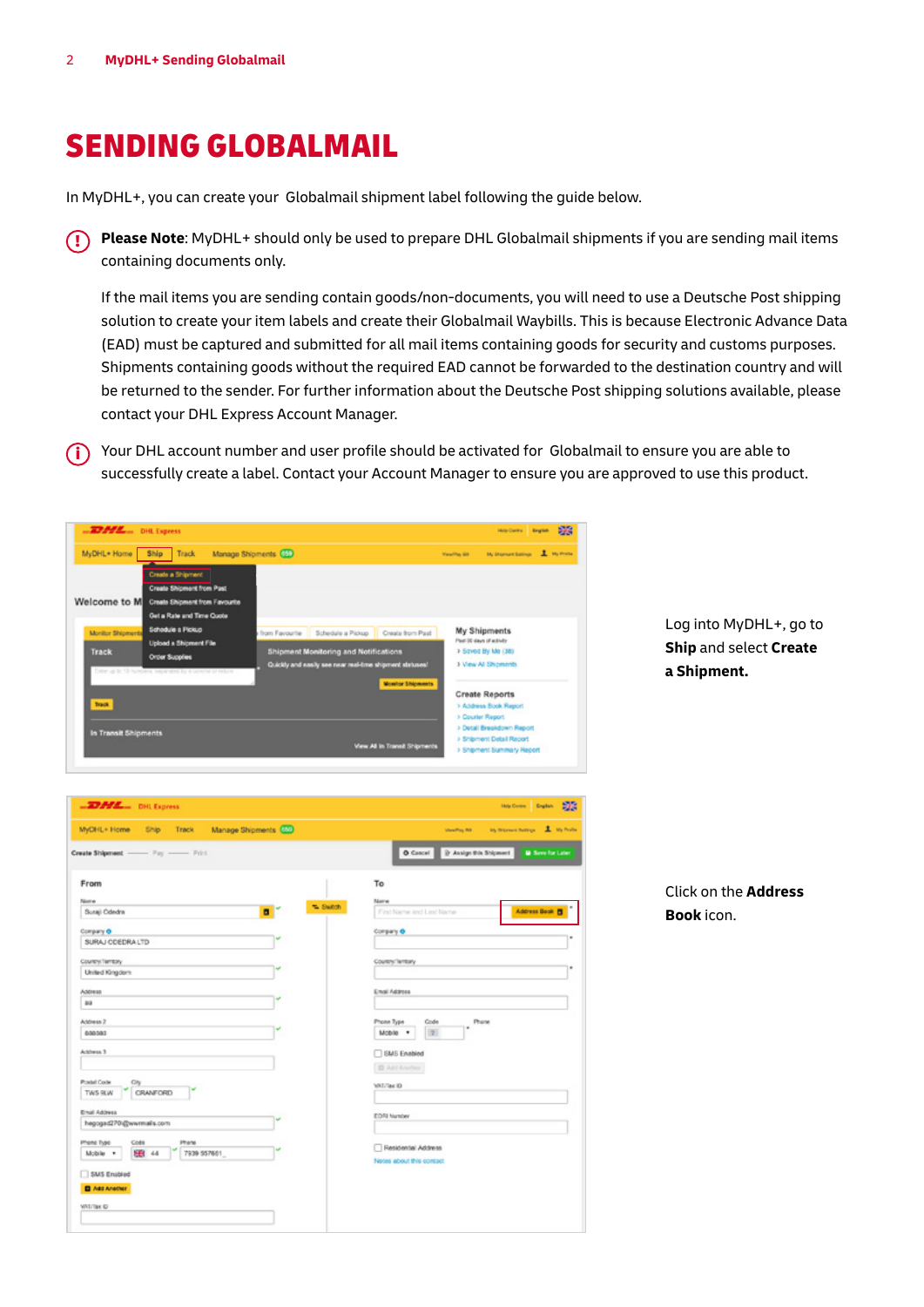Select **Globalmail Tab** and then select **United Kingdom Langley**. The address will pre-populate and you can proceed by clicking **Next.**

| <b>El</b> Contacts | <b>Global Mail</b><br><b>EB</b> Mailing Lists<br>$\infty$ |                |                        | ೞ          |
|--------------------|-----------------------------------------------------------|----------------|------------------------|------------|
| All                | Q<br>$\bullet$ Search                                     |                |                        |            |
| <b>Name</b>        | <b>Email Address</b>                                      | Country        | City                   | Phone      |
| <b>BKKGMT</b>      |                                                           | Thailand       | SAMUTPRAKARN           | 20290919   |
| <b>FRAGMT</b>      |                                                           | Germany        | FRANKFURT AM MAIN      | 6969531545 |
| <b>HKGGMT</b>      |                                                           | Hong Kong      | <b>NEW TERRITORIES</b> | 29763667   |
| LHRDPM             | polarpark.ops@dhl.com                                     | United Kingdom | LANGLEY                | 2082830075 |
| <b>SINGMT</b>      |                                                           | Singapore      | SINGAPORE              | 68830771   |
| <b>SYDGMT</b>      |                                                           | Australia      | <b>ROSEBERY</b>        | 296699010  |

The shipment details screen will be pre-populated with the description and you can specify your own shipment reference. Click **Next** once you have updated the shipment reference.

| Describe the documents in your shipment       |   |  |
|-----------------------------------------------|---|--|
| Documents - general business                  | v |  |
| Reference                                     |   |  |
| Reference (appears on shipping label/waybill) |   |  |
|                                               |   |  |
| <b>TEST</b>                                   |   |  |
| $\blacksquare$                                |   |  |

**Enter** the number of Globalmail Sacks/Boxes and then click **Next**.

**Note:** This is just for the overall shipment carrying the individual items to the sort centre.

| Piece Reference<br>Pallet<br>El Save Package |
|----------------------------------------------|
|                                              |
| $\Box$<br>$O$ Copy                           |
| ۰                                            |
|                                              |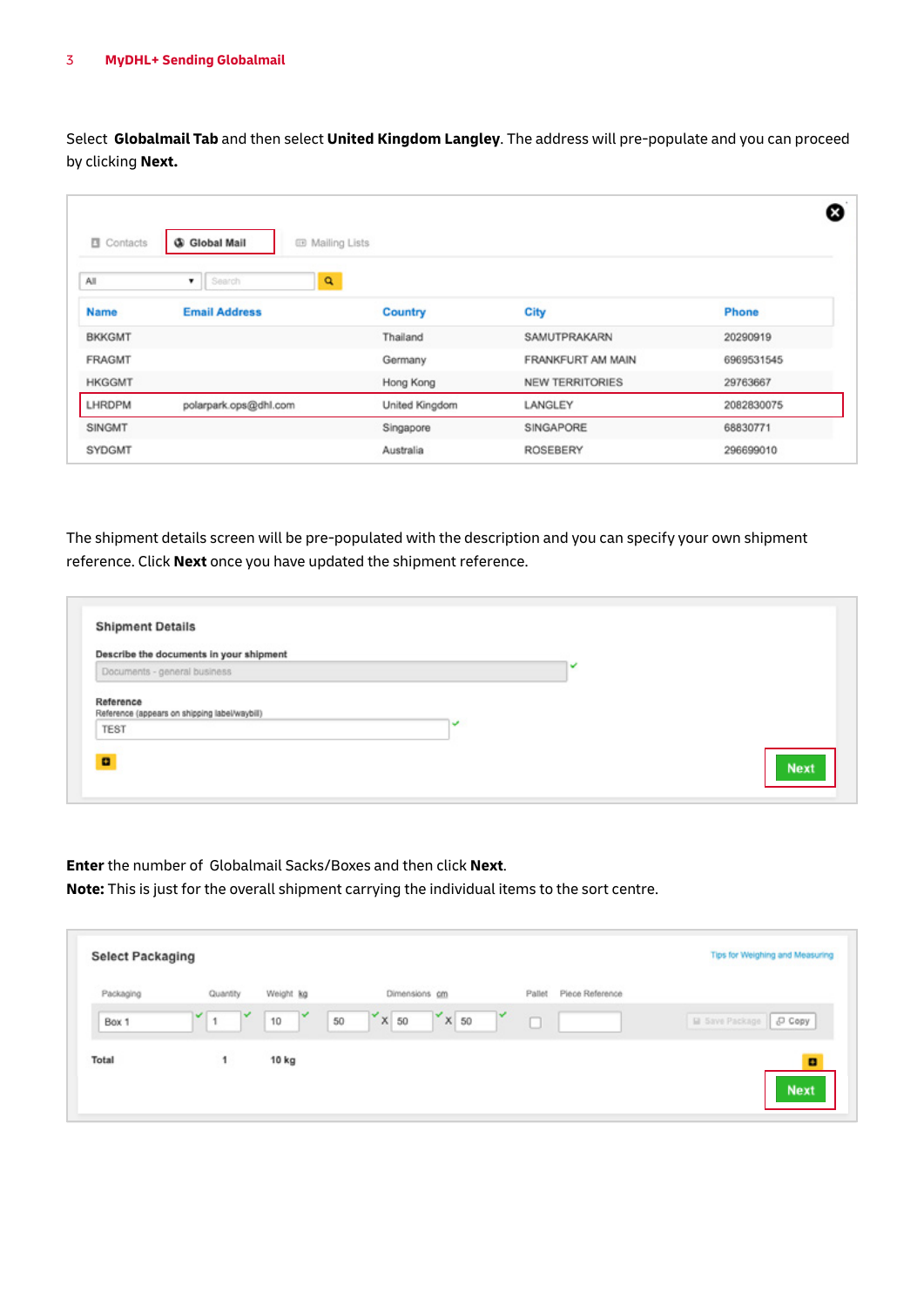| What shipper account will be used for this shipment?  |  |  |
|-------------------------------------------------------|--|--|
| Select One                                            |  |  |
|                                                       |  |  |
| Use this account to pay for transportation<br>charges |  |  |
|                                                       |  |  |

Select from the drop down list the DHL account number which has been approved to send Globalmail. Then click **Next**.

| 9  | June<br>10<br>Tomamow                    | June<br>11<br>Thursday | June<br>12<br>Friday | June<br>13<br>Saturday                     | June<br>14<br>Sunday | June<br>15<br>Monday | More<br>÷ |  |
|----|------------------------------------------|------------------------|----------------------|--------------------------------------------|----------------------|----------------------|-----------|--|
| OI | Delivery Date                            | ര<br>Delivered By      |                      | $\overline{\mathbf{o}}$<br>Estimated Price |                      |                      |           |  |
|    | June<br>12<br>Friday<br><b>GLOBALMAL</b> | <b>End of Day</b>      |                      | --<br>Details in                           |                      | <b>Select</b>        |           |  |

Select your shipping date and the Globalmail product. Click **Select**.

| <b>GLOBALMAIL</b>                                                            | Transportation Charges:                                                                                                                    | 11,100                     |
|------------------------------------------------------------------------------|--------------------------------------------------------------------------------------------------------------------------------------------|----------------------------|
| Fri, 12 Jun, 2020 - End of Day                                               | Total                                                                                                                                      | 10,00                      |
| Volumetric Weight @ 12.5 kg<br>Tetal Weight 10 kg<br>Chargeable Weight 10 kg |                                                                                                                                            |                            |
| <b>Terms and Conditions</b>                                                  |                                                                                                                                            |                            |
|                                                                              | By clicking ACCEPT - I accept DHL's Terms and Conditions of Carriage and declare that this shipment does not include any Prohibited Items. |                            |
|                                                                              |                                                                                                                                            | <b>Accept and Continue</b> |

You have now completed your Globalmail shipment. Click **Accept and Continue**  to proceed to the print page.